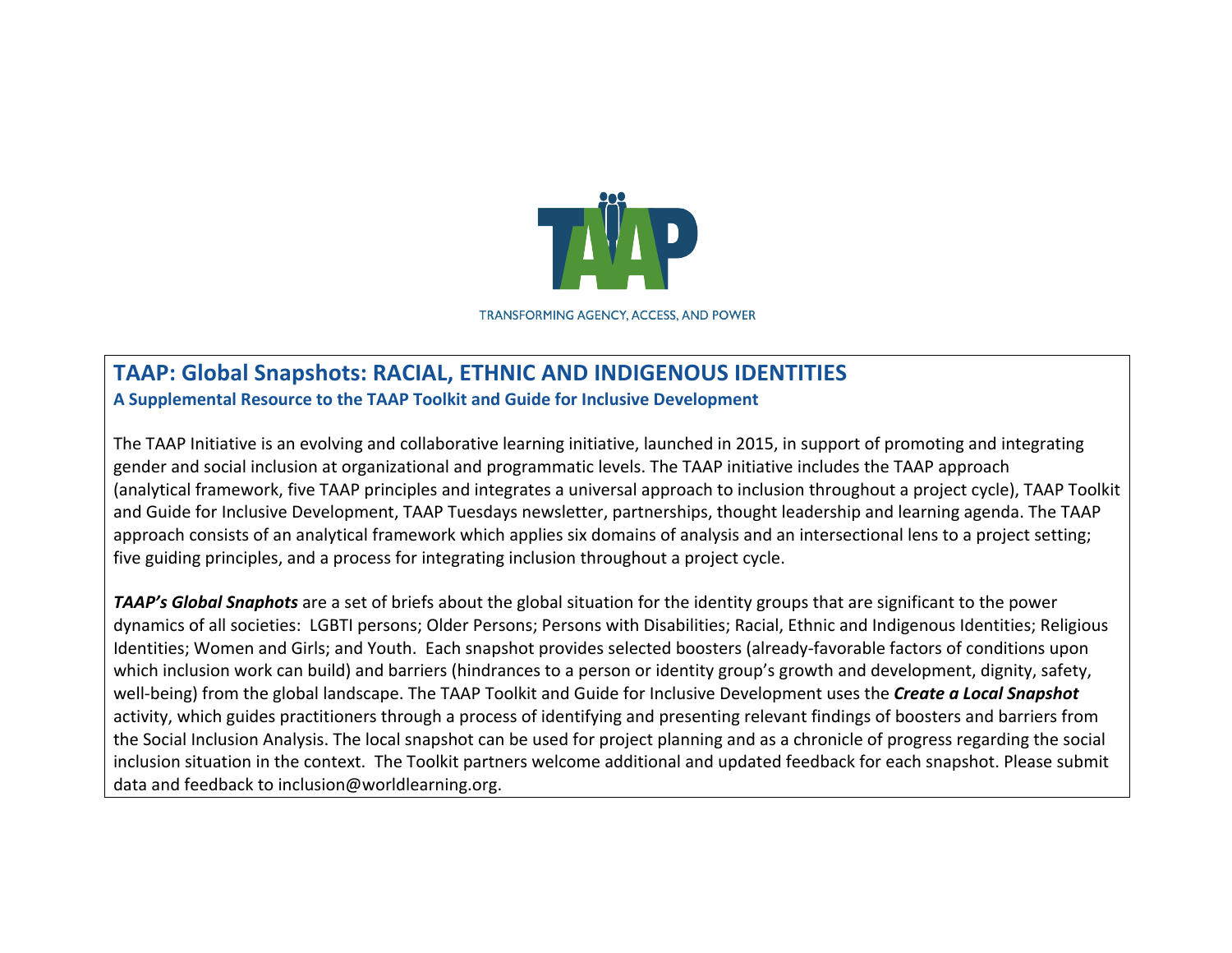## **GLOBAL SNAPSHOTS - RACIAL, ETHNIC & INDIGENOUS PEOPLES SNAPSHOT STATISTICS**

- Estimates suggest that 50-70% of the 101 million children out of school are from minority and indigenous populations.<sup>1</sup>
- While indigenous peoples make up around 370 million of the world's population some 5 per cent they constitute around one-third of the world's 900 million extremely poor people.<sup>ii</sup>
- Research suggests that educational attainments among minority groups are often lower.<sup>iii</sup>
- Minorities in all regions of the world continue to face serious threats, discrimination and racism, and are frequently excluded from taking part fully in the economic, political and social life of their countries. iv

| <b>Global boosters</b>                                                                                                                                                                                                                                                                                                                                                                | <b>Global barriers</b>                                                                                                                                                                                                                                                                        |
|---------------------------------------------------------------------------------------------------------------------------------------------------------------------------------------------------------------------------------------------------------------------------------------------------------------------------------------------------------------------------------------|-----------------------------------------------------------------------------------------------------------------------------------------------------------------------------------------------------------------------------------------------------------------------------------------------|
| The Universal Declaration of Human Rights (1948) outlines the rights of                                                                                                                                                                                                                                                                                                               | Control over Resources. In many countries, ethnic minorities face                                                                                                                                                                                                                             |
| all people.                                                                                                                                                                                                                                                                                                                                                                           | barriers to social mobility and job opportunities. <sup>Viii</sup>                                                                                                                                                                                                                            |
| Global Legislation. The United Nations Declaration on the Rights of<br>Persons belonging to National or Ethnic, Religious and Linguistic<br>Minorities (1992) <sup>V</sup> and the Declaration on the Rights of Indigenous<br>Peoples (2007) <sup>vi</sup> recognized the rights of Ethnic and Religious Minorities;<br>the International Covenant on the Elimination of All Forms of | Racism and Xenophobia. Discriminatory attitudes towards ethnic<br>minorities have risen in most of the developing world since the 1990s. <sup>ix</sup><br>Political Discrimination. The rise in populist movements threatens the<br>human rights of minorities around the world. <sup>x</sup> |
| Discrimination (ICERD) is the core international treaty on the right to                                                                                                                                                                                                                                                                                                               |                                                                                                                                                                                                                                                                                               |
| non-discrimination.                                                                                                                                                                                                                                                                                                                                                                   | Underrepresentation. "At the international level, the voices of                                                                                                                                                                                                                               |
| <b>Education.</b> There has been a push in recent years for children to have<br>access to mother-tongue language instruction in school.                                                                                                                                                                                                                                               | indigenous peoples are often not heard, resulting in policies that fail to<br>take into adequate consideration the aspirations and priorities of<br>indigenous peoples."XI                                                                                                                    |
| Visibility. The internet and social media have made it easier for minority<br>groups to advocate for themselves.                                                                                                                                                                                                                                                                      |                                                                                                                                                                                                                                                                                               |
| Political Participation. Many countries, including Iraq, Malaysia, Rwanda<br>and South Africa have implemented forms of affirmative action to<br>improve the representation of minority groups - most notably in terms<br>of political representation, and particularly in post-conflict scenarios. <sup>Vii</sup>                                                                    |                                                                                                                                                                                                                                                                                               |